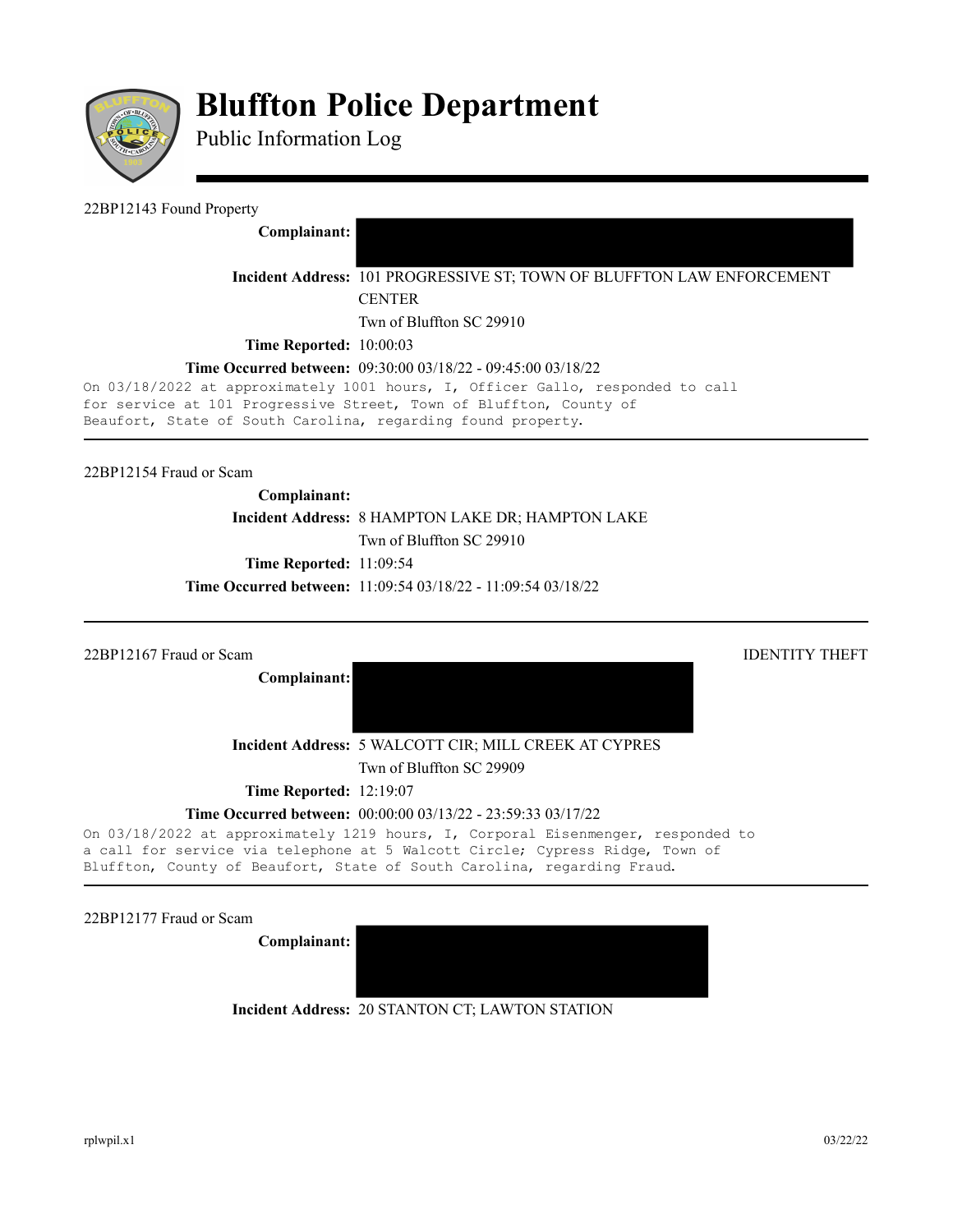#### Twn of Bluffton SC 29910

#### **Time Reported:** 14:06:26

#### **Time Occurred between:** 12:00:00 03/18/22 - 12:45:00 03/18/22

```
Synopsis: On Friday, March 18, 2022, in the Town of Bluffton, County of
Beaufort, South Carolina; officers were dispatched to 20 Stanton Ct. in
reference to a report of suspicious activity
```
**Complainant:**

22BP12178 Shoplifting DRUG, NARCOTIC VIOLATION

**Incident Address:** 4375 BLUFFTON PKWY; OFF ISLAND THRIFT/CANCER AWARENESS

Twn of Bluffton SC 29910

**Time Reported:** 14:20:34

#### **Time Occurred between:** 14:31:00 03/18/22 - 14:31:00 03/18/22

On 03/18/2022 at approximately 1420 hours, I, Corporal Eisenmenger, responded to call for service at 4375 Bluffton Parkway; Off Island Thrift, Town of Bluffton, County of Beaufort, State of South Carolina, regarding shoplifting.

#### **Other Offenses:**  LARCENY, SHOPLIFTING

22BP12185 Harassment

**Complainant:**

**Incident Address:** 101 PROGRESSIVE ST; TOWN OF BLUFFTON LAW ENFORCEMENT **CENTER** 

Twn of Bluffton SC 29910

**Time Reported:** 16:09:02

#### **Time Occurred between:** 16:09:15 03/18/21 - 16:11:16 03/18/22

On March 18th 2022, BLPD was dispatched to 101 Progressive St in reference to a sexual harassment.

| 22BP12233 Noise Complaint | <b>KIDNAPPING</b>                                         |
|---------------------------|-----------------------------------------------------------|
| Complainant:              |                                                           |
|                           |                                                           |
|                           |                                                           |
|                           | Incident Address: 2010 BLAKERS BLVD; MILL CREEK AT CYPRES |

Twn of Bluffton SC 29909

**Time Reported:** 18:48:09

#### **Time Occurred between:** 18:48:09 03/18/22 - 18:50:15 03/18/22

On March 18, 2022 at approximately 1848 hours Officer's were dispatched to 2010 Blakers Blvd in The Town of Bluffton South Carolina in regards to a noise complainant reported by a neighbor.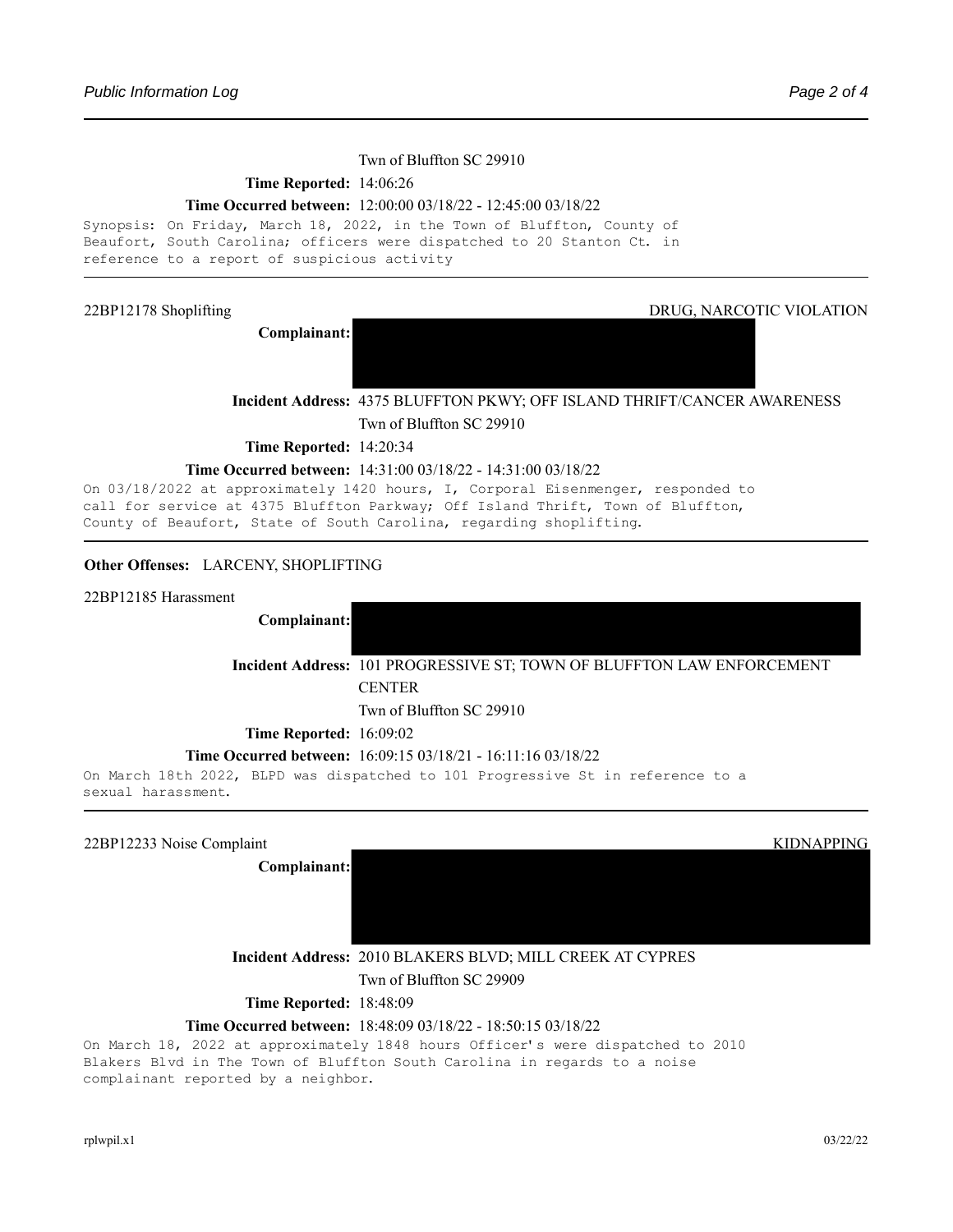**Other Offenses:**  KIDNAPPING

**Other Offenses:**  Firearm:Pointing&Presenting

**Other Offenses:** Firearm:PossViolCrime

**Other Offenses:**  ALL OTHER OFFENSES

**Other Offenses:**  ALL OTHER OFFENSES

22BP12248 Hit & Run

**Complainant:**



**Incident Address:** 1301 MAY RIVER RD; FARM Twn of Bluffton SC 29910

**Time Reported:** 23:32:54

#### **Time Occurred between:** 23:32:54 03/18/22 - 23:35:08 03/18/22

On March 18, 2022 at approximately 2330 Hours I was dispatched to Promenade St. in The Town of Bluffton South Carolina in reference to property damage. The suspect had left the scene prior to units showing up to this location.

22BP12320 Forgery IDENTITY THEFT



Twn of Bluffton SC 29910

**Time Reported:** 12:00:37

#### **Time Occurred between:** 00:00:00 02/23/22 - 00:00:00 03/07/22

On 3/19/2022 at 12:00 Hours, I, Officer Gallo, was dispatched to a Phone Call Only in regards to a fraud/scam.

22BP12361 Traffic Accident LeavingScenePropDam(AttVeh)

**Complainant:**

**Incident Address:** 12 STATE OF MIND ST; CALHOUN STREET PROME

Twn of Bluffton SC 29910

**Time Reported:** 18:22:56

#### **Time Occurred between:** 18:16:23 03/19/22 - 18:22:56 03/19/22

On March 19, 2022 around 1822 hours I was dispatched to incident location in reference to a vehicle crash.

22BP12416 Traffic Stop DRUG, NARCOTIC VIOLATION

**Complainant:**